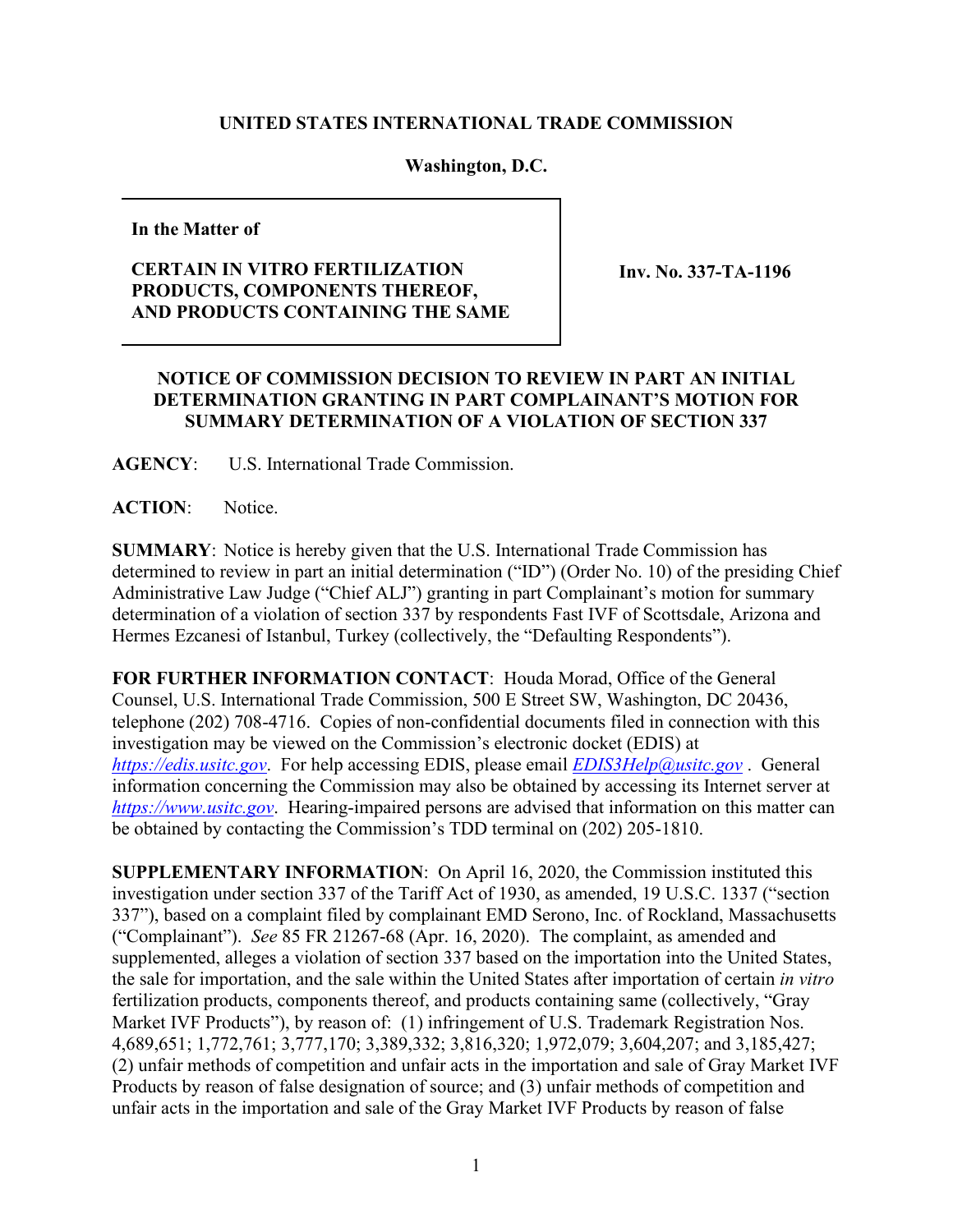advertising. *See id.* In addition to the Defaulting Respondents, the notice of investigation also names General Plastik Drug Stores of Istanbul Suadiye, Turkey ("Unserved Respondent") as a respondent in this investigation. *See id.* The Office of Unfair Import Investigations ("OUII") is also a party to the investigation. *See id.* 

On September 24, the Commission found each of the Defaulting Respondents in default. *See* Order No. 6 (Sept. 1, 2020), *unreviewed by* Comm'n Notice (Sept. 24, 2020). On October 26, 2020, the Commission terminated the Unserved Respondent from the investigation based on the withdrawal of the complaint allegations as to that respondent. *See* Order No. 8 (Oct. 13, 2020), *unreviewed by* Comm'n Notice (Oct. 26, 2020).

On December 2, 2020, Complainant filed a motion for summary determination of a violation of section 337 by the Defaulting Respondents. On December 22, 2020, OUII filed a response to Complainant's motion. No other responses were filed.

On April 16, 2021, the Chief ALJ issued the subject ID (Order No. 10) granting in part pursuant to Commission Rule 210.18 (19 CFR 210.18) Complainant's motion for summary determination of violation of section 337 by the Defaulting Respondents. Specifically, the Chief ALJ granted the motion with respect to Complainant's trademark infringement claim under section 337(a)(1)(C) but denied the motion with respect to Complainant's unfair competition claims under section  $337(a)(1)(A)$ . Order No. 10, insofar as it denies summary determination, is not an ID and is not subject to Commission review at this time. In addition, the Chief ALJ recommended that the Commission issue a GEO and set a bond at 100 percent during the period of Presidential review. No petition for review of the subject ID was filed.

The Commission has determined to review the ID in part. Specifically, the Commission has determined to review the ID's findings with respect to the economic prong of the domestic industry requirement. The Commission has determined not to review any other findings in the ID.

In connection with its review, the Commission is interested in briefing on the following issues:

- 1. Where are the domestic industry products manufactured? What activities related to the domestic industry products take place outside the United States?
- 2. Are each of the claimed domestic industry activities of the sort that the Commission has credited under section  $337(a)(3)(C)$ ?
- 3. Please discuss Complainant's domestic industry investments under Section  $337(a)(3)(A)$ ,  $(B)$ , or  $(C)$  that are related to products that practice the Gonal-f and Ovidrel registered trademarks and explain whether such investments are significant or substantial under each subsection in light of Commission and Federal Circuit precedents. Please include in your response a contextual discussion of the relevant marketplace, *e.g.*, a discussion of Complainant's foreign investments relative to its domestic industry expenditures in these statutory categories and/or a discussion of the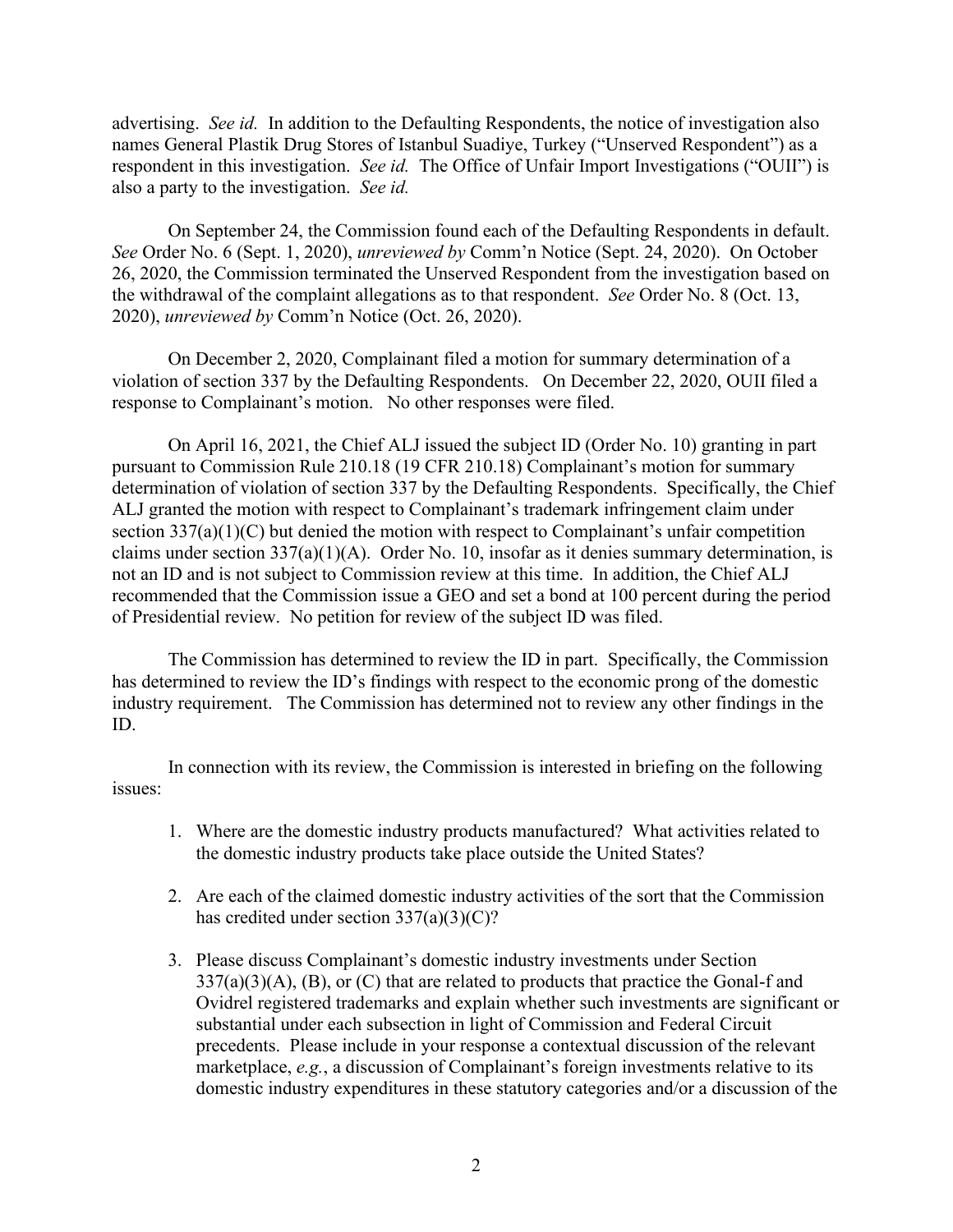value added to the product from Complainant's activities in the United States. *See*, *e.g.*, *Certain Carburetors & Prods. Containing Such Carburetors*, Inv. No. 337-TA-1123, Comm'n Op., 2019 WL 5622443, \*12 (Oct. 28, 2019).

4. The Federal Circuit has stated that section 337 does not protect mere importers. *See, e.g., Schaper Mfg. Co. v. Int'l Trade Comm'n*, 717 F.2d 1368, 1372-73 (Fed. Cir. 1983). Please explain whether Complainant's asserted domestic industry differs from that of a mere importer, including by discussing: (A) how the Commission and the Federal Circuit have considered such investments in prior investigations, and (B) how the facts of this investigation should be assessed in light of applicable precedent. Also address the extent to which the activities relied upon to show satisfaction of the economic prong (*e.g.*, payment of FDA fees) need to take place in the United States either as a legal or a practical matter, such that those activities would not distinguish a domestic industry from a mere importer.

The parties are invited to brief only the discrete issues described above, with reference to the applicable law and evidentiary record. The parties are not to brief other issues, which are adequately presented in the parties' existing filings. As Complainant's section 337(a)(1)(A) claims are outstanding, the Commission does not seek briefing at this time concerning the appropriate remedy and bonding, or on the public interest.

**WRITTEN SUBMISSIONS**: The Commission requests that the parties to the investigation file written submissions on the issues identified in this notice. The initial written submissions must be filed no later than close of business on June 1, 2021. Reply submissions must be filed no later than the close of business on June 8, 2021. No further submissions on these issues will be permitted unless otherwise ordered by the Commission.

Persons filing written submissions must file the original document electronically on or before the deadlines stated above. The Commission's paper filing requirements in 19 C.F.R. 210.4(f) are currently waived. 85 FR 15798 (March 19, 2020). Submissions should refer to the investigation number (Inv. No. 337-TA-1196) in a prominent place on the cover page and/or the first page. (*See* Handbook for Electronic Filing Procedures,

*https://www.usitc.gov/documents/handbook on filing procedures.pdf* ). Persons with questions regarding filing should contact the Secretary, (202) 205-2000.

Any person desiring to submit a document to the Commission in confidence must request confidential treatment. All such requests should be directed to the Secretary to the Commission and must include a full statement of the reasons why the Commission should grant such treatment. See 19 CFR 201.6. Documents for which confidential treatment by the Commission is properly sought will be treated accordingly. A redacted non-confidential version of the document must also be filed simultaneously with any confidential filing. All information, including confidential business information and documents for which confidential treatment is properly sought, submitted to the Commission for purposes of this investigation may be disclosed to and used: (i) by the Commission, its employees and Offices, and contract personnel (a) for developing or maintaining the records of this or a related proceeding, or (b) in internal investigations, audits, reviews, and evaluations relating to the programs, personnel, and